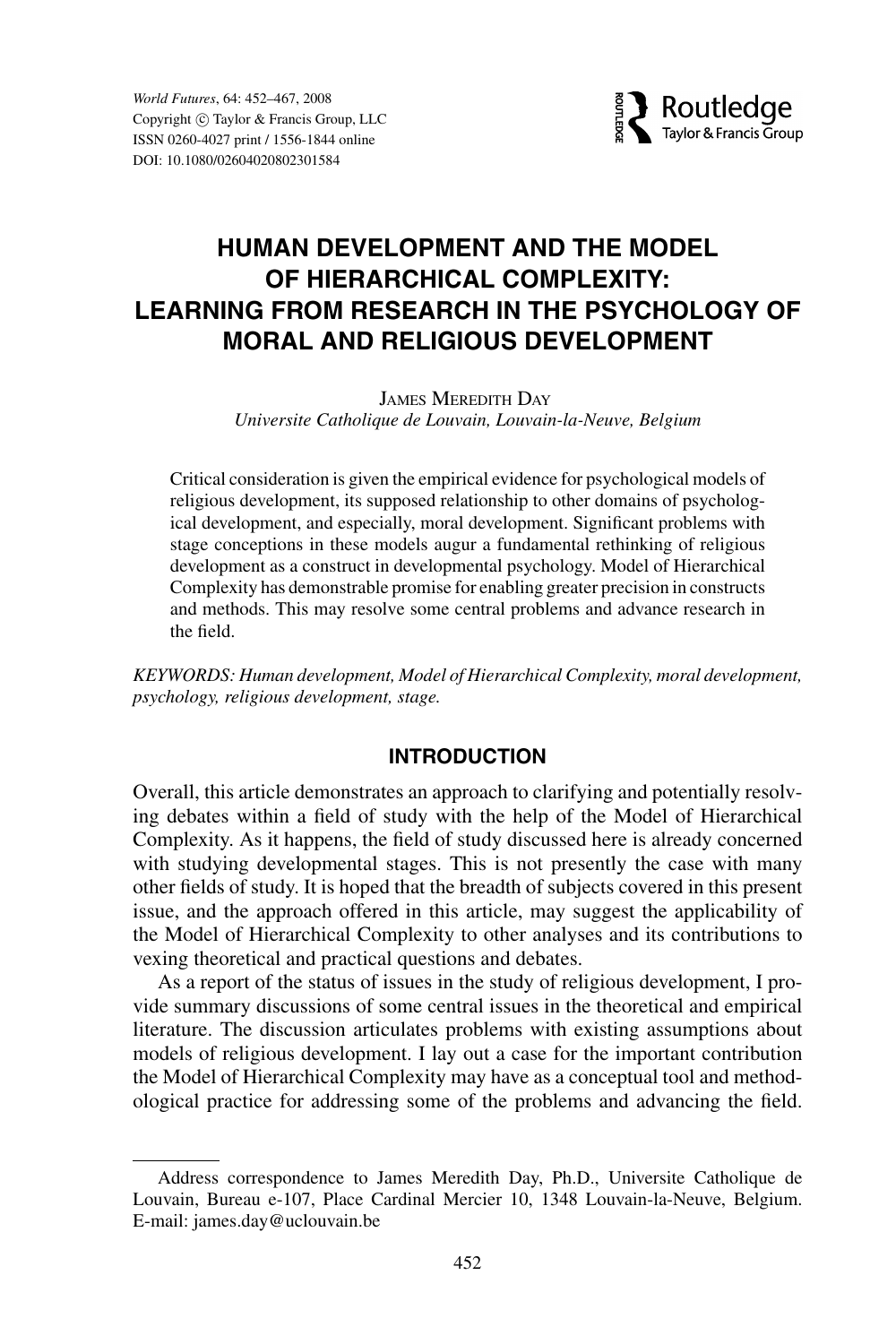Because the Model of Hierarchical Complexity is well described by its pioneering author and colleagues in this issue, I do not lay out its fundamental components.

The Model of Hierarchical Complexity's foundational notions—that higher stages are defined in terms of lower ones and that the higher ones organize the lower ones in a non-arbitrary way—are sound reasons for continued use of stage theory to study the psychology of religious development. If the Model relates stage of performance to properties of tasks, and specifically to a property called the order of hierarchical complexity, and this relationship can be established in orders of complexity involving religious cognition and moral reasoning, then it can do two things of great consequence for the psychology of human development: first, it can help answer the question whether it is possible to describe religious cognition in hierarchical, stage and sequence, terms; second, it can help tease out the relationship between religious and moral reasoning. If it can do these things, it can (a) remedy problems identified in the existing models discussed in this article and (b) provide more precise and meaningful elements for comparison of models across paradigms of development. The following are the central arguments presented here.

- 1. Analytical and empirical methods in the study of religious development have not managed to distinguish very well among the kinds of content their theories and instruments identify and measure. Some supposedly religious content proves to actually be not specific or unique to religious cognition and its development at all. Greater precision is needed to define the constructs purportedly studied.
- 2. Longstanding implicit assumptions underlay theories of moral development; there is risk of conflating the religious and the moral domains.
- 3. By using the unidimensional nature of the Model of Hierarchical Complexity, new research can tease apart the moral from the religious.
- 4. By virtue of the work that has been done to date, then, it should become possible to get much greater clarity about how to distinguish the religious from the secular and the moral from the religious.
- 5. Once those objectives have been met, it will be possible to investigate larger implications for religious education and development and addressing religious, moral, and secular conflicts.

This article is organized as follows. The first section relates the trajectory of religious development studies in three categories. Each subsection highlights issues that are relevant to my arguments. The next section summarizes critical issues with the Piagetian roots that are heavily relied on by religious and other development studies to date. These same roots underlie problems elucidated in the first section. The discussion in the third section draws the foregoing sections together by indicating how new religious development research is benefiting from the Model of Hierarchical Complexity's conceptual and methodological clarity. Closing discussions summarize conclusions, point to prospects for future research, and suggest implications for the future if such progress is made.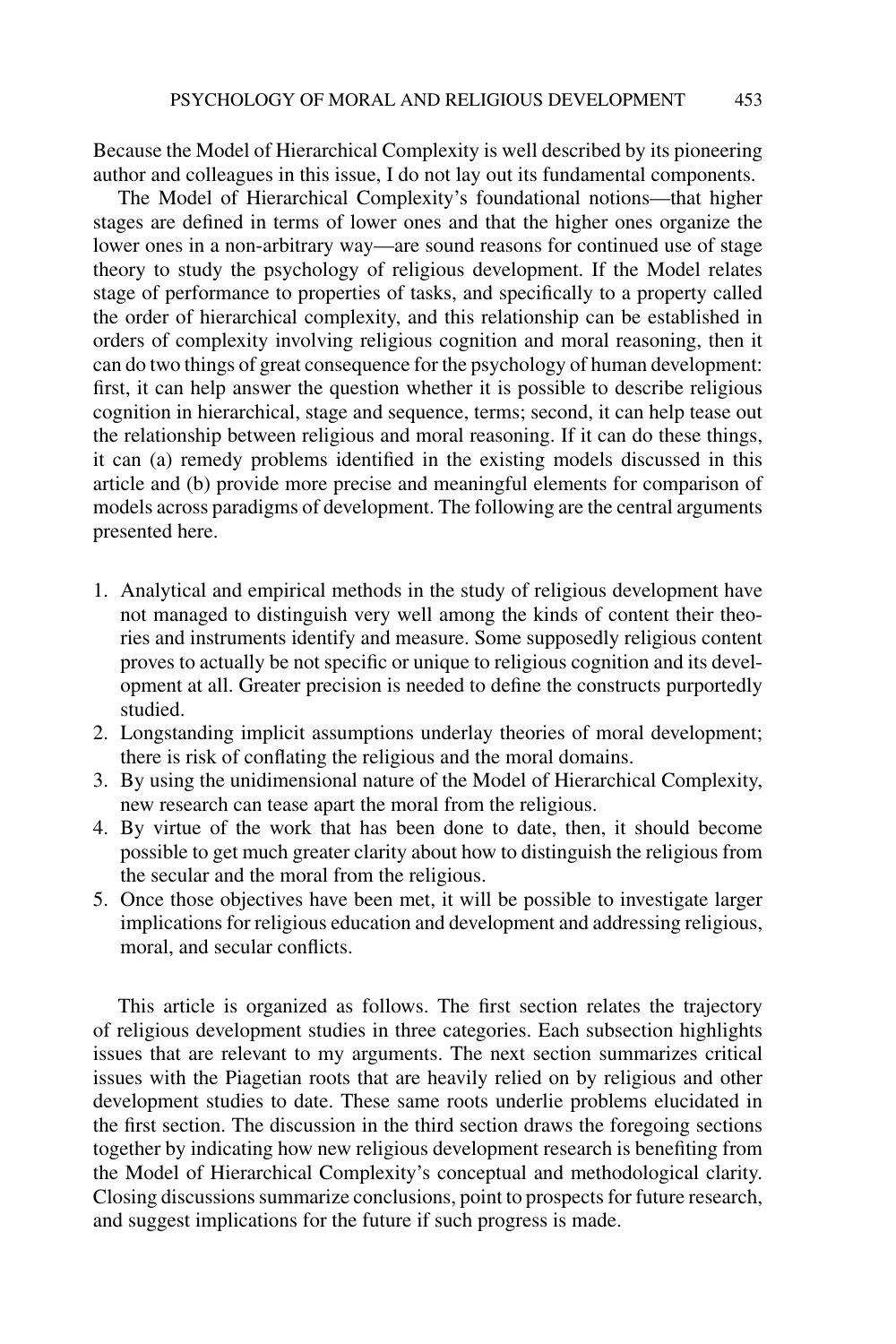### **RELIGIOUS, HUMAN, AND MORAL DEVELOPMENT**

The purpose of this section is to briefly report on how religious development has been studied to date. Rather than present a detailed review of the literature and all of the debates within the field, the objective is to provide a high-level look at some primary issues. Religious development has been studied in at least three ways: (a) as a distinct phenomenon unto itself; (b) in conjunction with other aspects of being a developing human; and (c) in close relation to moral development. The significance of these categories is incorporated in discussions later in the article.

### *Religious Development*

Since its early beginnings, psychological science has demonstrated an interest in religious experience and explored its relation to human behavior in other domains. Debates extended beyond this to consider the merits or impact of such experience on individual, group, and social welfare (see Wulff, 1998, for an excellent review). The psychology of religion as a field continues to grow exponentially, as evidenced by the numbers of scientific societies and publications in the field. Religious development has been one area of study in the field from those early days.

In the field of developmental psychology, Jean Piaget made observations and posed questions about the relationship between religious thinking and scientific thinking. He wondered whether observable relationships could be made between advances in the capacity to conceptualize scientific procedures and concepts, and ways of conceiving religious concepts and practices.

Piaget's stage conceptions have continued to guide the field of developmental psychology and the psychology of religious development, and for forty years psychologists have appropriated Piagetian paradigms in studying related questions. Reviews of the field during that period identify Goldmann's work (e.g., 1964) as an important contribution in examining whether conceptual abilities and stage structures characteristic of reasoning in domains other than religious ones (mathematics, for example, and classical Piagetian experiments having to do with weight, volume, etc), would apply in the description and interpretation of religious images. Goldmann did not observe differences between the logic employed by elementary and secondary school pupils in the Piagetian experiments and the description and interpretation of religious images. On the whole, this work was supported by the findings of other researchers. These replicated, with some variation, the basic, transversal methods and conceptual models in Goldmann's research, with larger, even cross-cultural, samples, and in a variety of educational settings. They found good, predictive as well as stable interpretative results (Degelmann, Mullen, and Mullen, 1984; Peatling and Laabs, 1975; Tamminen and Nurmi, 1995). (See also Day, forthcoming, and Spilka, Hood, Hunsberger, and Gorsuch, 2003 for more detailed reviews). As Spilka, Hood, Hunsberger, and Gorsuch (2003) (see also Day, forthcoming) observe, other researchers have concluded that Goldmann's efforts did not pay adequate attention in the samples used to the variables of context, including frequency and depth of exposure to religious material, religious concepts, and religious education, and subjects' elaboration and sophistication of interpretation of religious images, stories, and questions. Hoge and Petrillo (1978)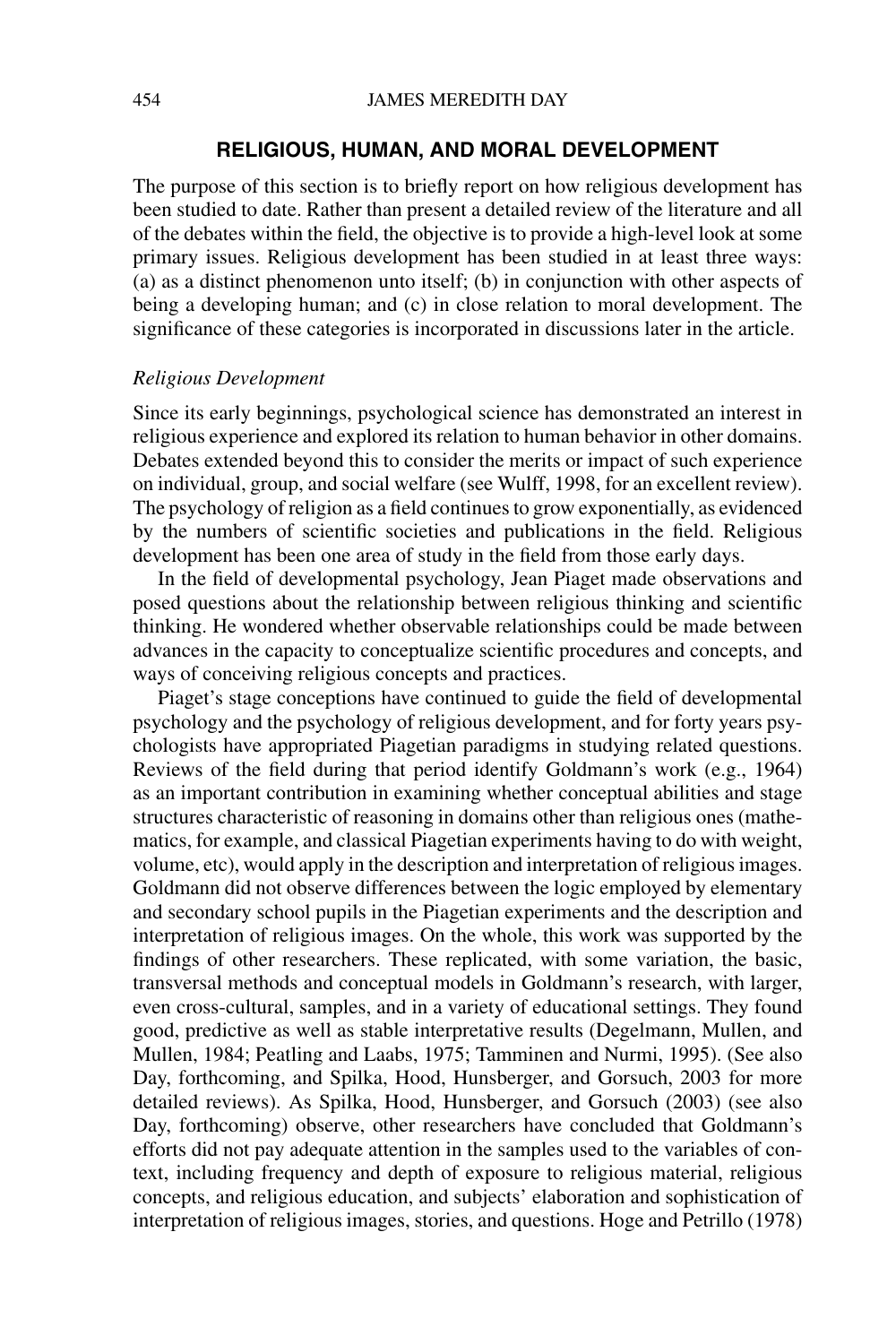showed that such elaboration was at least in part a function of the familiarity subjects had with religious concepts and themes, as a function of their education in protestant and catholic schools, in contrast with students from non-church-related schools.

As I have recently observed (Day, forthcoming), Batson, Schoenrade, and Ventis (1993) showed something similar, but argued that the concept of "performance gap" could help explain such differences. At least ten groups of researchers have demonstrated what they have called a "liberal bias" in the stage interpretations offered by Goldmann, with pupils from families with more "liberal" political affiliations and attitudes doing better (i.e., scoring higher) on Goldmann's interpretative scales. Pierce and Cox (1995), in a meta-analytic study of research investigating the predictive power of Piagetian stage on interpretation of religious content, found no relation between the two, arguing that there were distinctive features of experience related to religious content that made for a considerable variety of logical postures regarding its interpretation.

### *Religious Development and Human Development*

Reviews of the theoretical and empirical literature and applications of theory in applied domains (theological education, religious education in schools, pastoral counseling, nursing and medicine, and others) (Day, forthcoming; Day and Youngman, 2003; Spilka, Hood, Hunsberger, and Gorsuch, 2003; Streib, 1997; Tamminen and Nurmi, 1995; Vandenplas-Holper, 2001; Saroglou, 2001; Wulff, 1997) observe that the dominant models in the psychology of religious development are those of James Fowler, and of Fritz Oser and Paul Gmunder, and Helmut Reich. Their work has focused on efforts to describe a developmental trajectory specific to religious development; in Fowler's case, a model of what he calls "faith development," and in Oser's case "religious judgment development." Reich has used Oser's model in an effort to understand relationships across domains of religious thought, critical thinking, and intellectual development. All have based their schemes of religious development on Kohlberg's model of moral judgment development, and employed variants of Piaget's, and later, Kohlberg's uses of hypothetical dilemmas in clinical interview formats, in order to invite subjects to produce "resolutions" that are then interpreted in terms of a framework of supposedly universal, and hierarchical, stages (Day, forthcoming; Fowler, 1981, 1996; Oser and Gmunder, 1991; Oser and Reich, 1996; Oser, Scarlett, and Buchner, 2006).

Fowler, and critical appraisers of Fowler's work (see Day, 2001, forthcoming; Day and Youngman, 2003; Fowler, 1981, 1996; Tamminen and Nurmi, 1995) have observed that his is a multi-factorial model, given that its construct of "faith" is sufficiently broad to include dimensions associated with Piaget's notions of intellectual development, Kohlberg's model of moral development, Erikson's stage model of identity construction, Loevinger's and Levinson's concepts of ego development, Selman's model of role-taking, and Kegan's concepts of self. For Fowler, this development is a dynamic pattern involving the person trusting and feeling loyal to centers of value, the orientation of which can be understood in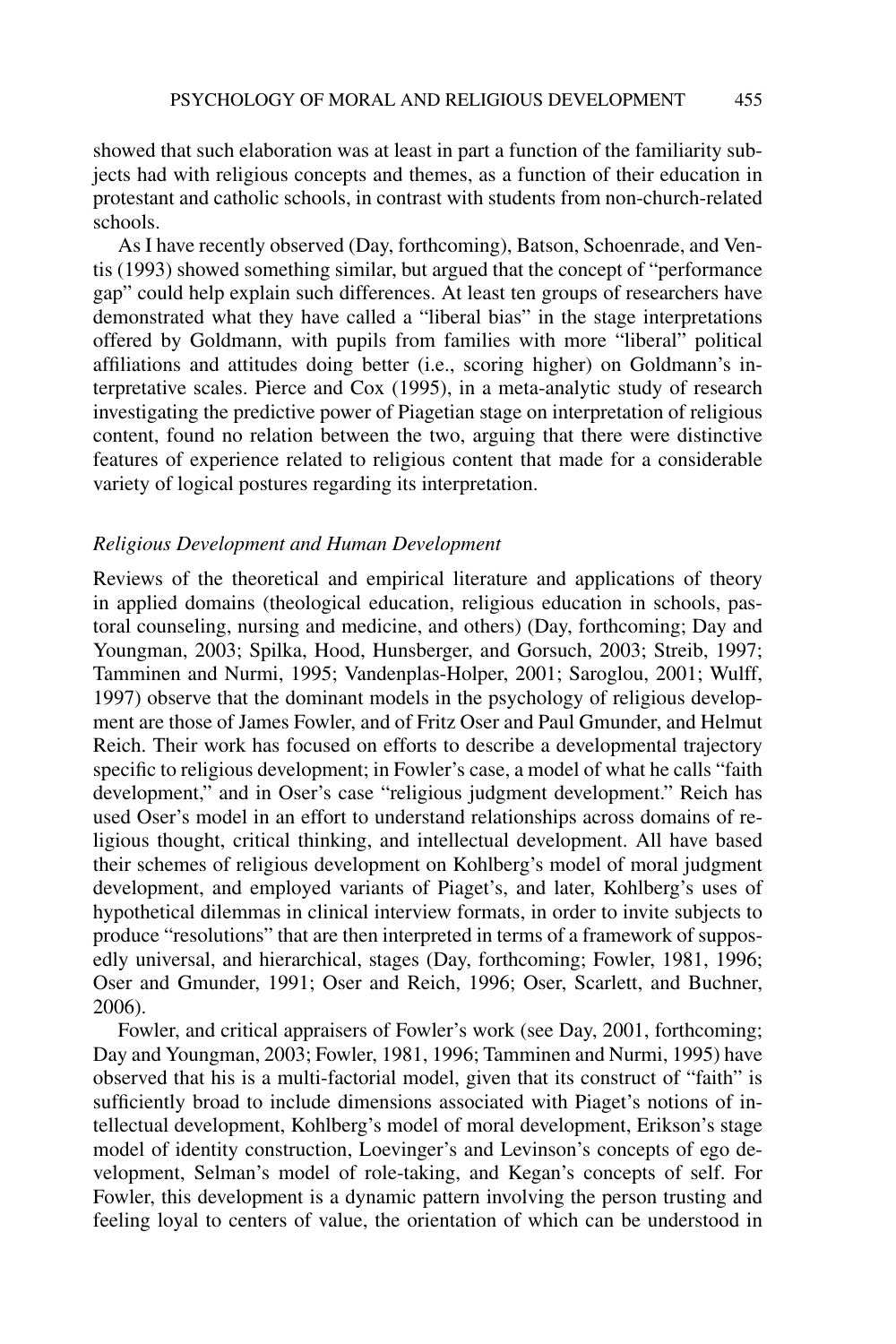relationship to the same kind of trust and loyalty in core understandings of power and a shared, primary narrative (Fowler, 1981, 1996). Fowler's model reflects notions derived from liberal Protestant theology (Niebuhr and Tillich), the field of religious studies, especially Wilfred Cantwell Smith, and Lawrence Kohlberg.

Oser's and colleagues' work formulates a more narrow, and precise, sense of religious development as "religious judgment development," in which people's formulations of the relationship between the person and the Ultimate Being are charted on a stage-scheme that ranges from states of relative simplicity, egocentrism, and cognitive dualism, toward more differentiated, elaborated, and complex appreciations of self, relationship, context, perspective-taking, and person– God interaction. Oser and his colleagues use Piagetian terms in arguing that there is a universal deep structure of religious cognition. "Religious judgment" reflects the cognitive patterns that characterize an individual's ways of thinking about her or his relationship to the Ultimate, and the rules that govern that relationship. Like Fowler, Oser et al. argue that this deep structure is a universal feature of religious cognition across the lifespan, regardless of culture or religious affiliation. Indeed, both avowed atheists and agnostics are held by Oser, Gmunder, Reich, Kamminger, Rollett, to be concerned with fundamentally religious questions of relationship to ultimate being and purposes in their lives and in the life of the world, and to think about such questions in ways that fit the stage scheme they lay out (Kamminger and Rollett, 1996; Oser, 1991; Oser and Reich, 1996). The problem suggested earlier is that there are fuzzy boundaries between religious and other domains of reasoning, and these need either sharper discrimination or a basis for removing any discrimination among them.

Literature in both developmental psychology and the psychology of religion have been marked by debates as to whether Fowler's and Oser's stages constitute "hard stages" in the Piagetian sense, or more flexible, malleable, and interpenetrating "soft stages," as Power (1991) aptly argued, at least with regard to Fowler's model. Oser and colleagues (Kamminger and Rollett, 1996; Oserand and Gmunder, 1991; Oser and Reich, 1996) have argued for the soundness of their stages as meeting the criteria of "hard stages"(see also Vandenplas-Holper, 2003). Fowler himself has agreed that his stages may be conceived as more flexible descriptions of ways of constructing and elaborating global meanings in terms of life orientation and commitment, and has observed that Oser's stages are more restrictive in terms of content, and movement within the hierarchy of stages contained in their models, and Oser, Reich, and others have agreed (see also Day, 2001, forthcoming; Day and Naedts, 1999; Day and Youngman, 2003). Still, critical to both models are the notions of stage and sequence as they are known in the work of Piaget and Kohlberg. Whether the models refer to religious or atheistic beliefs, they are rooted in notions of stage and sequence.

#### *Religious Development and Moral Development*

Both the six-stage model of faith development and the five-stage model of religious judgment development assume a close relationship between moral and religious development. I agree with Fowler, Oser, et al., that because religious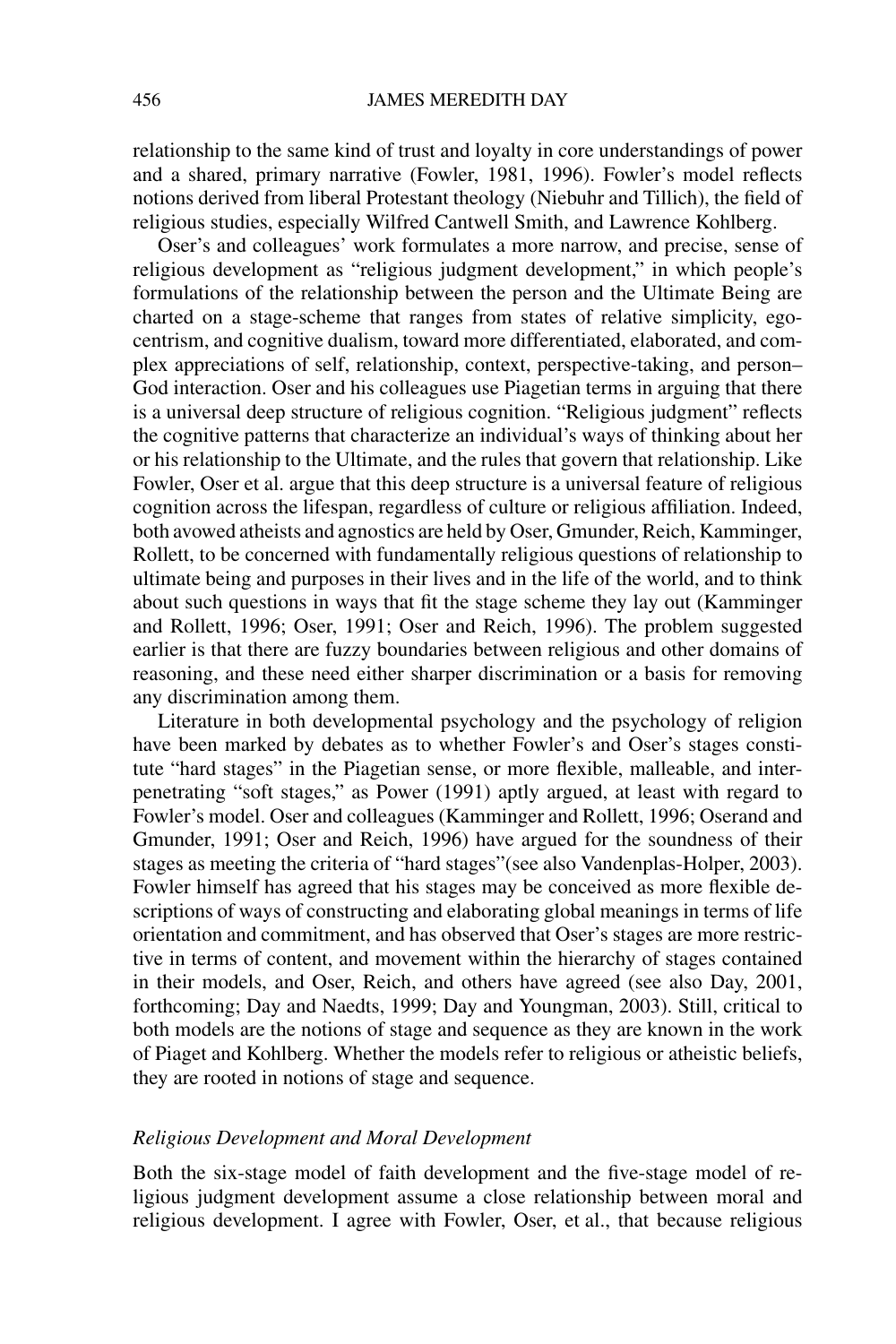reasoning includes components of moral reasoning, stage transition in moral reasoning will likely precede stage change in religious development. This is because all people must wrangle with and parse through moral dilemmas that confront them throughout life regardless of religious beliefs.

As I shall show, empirical evidence from extensive research with thousands of subjects calls into question the relationship between religious development and moral development. Nonetheless, "faith development" and "religious judgment development" theories have made major contributions to the fields of human development and the psychology of religion, and have stimulated debate concerning relationships among structure, content, context, and group belonging and religious affiliation. They relate to notions of human growth, what it means to be "mature," the nature and dynamics of religious belief. They have had a huge influence not only on psychological science but also in the fields of theology, religious education, training for ordained ministry, inter-religious dialogue, and debates regarding ecclesiology. They have broadened the scope of neo-Piagetian stage theory to include human religiousness and led us into new critical territory.

# **A CRITICAL APPRAISAL**

All of the problems associated with Piaget's theory and subsequent research in other domains of Piagetian-influenced developmental psychology are characteristic of theory and research regarding faith and religious judgment development. Commons and Pekker (2005) have described these problems in Piaget's model. They neatly pointed out how the Model of Hierarchical Complexity addresses them. Their critique is one that relies on theoretical and methodological analyses within a cognitive-developmental framework. We have also tried to show how alternative paradigms in the field of human development may be useful as complementary approaches to related questions in the fields of moral and religious development. As stated at the outset of this article, we confine ourselves, here, to critiques within the developmental paradigm even while insisting that the Model of Hierarchical Complexity introduces such improvement within it, that it stands, more than any other approach, to offer useful insights as to how the structuralist paradigm fares in relationship to other paradigms. With Commons and Pekker, I summarize some problems within the Piagetian paradigm, their relationship to the psychology of religious development as conceived in the work of Fowler, Oser, et al., and some reasons why the Model of Hierarchical Complexity offers a useful complement to other ways of working within a cognitive-developmental approach, and in relationship to other approaches.

Commons and Pekker (2005) begin their critique with a discussion of how "stage" was categorized and defined by Piaget. Within each stage, Piaget showed "half" or transitional stages, using *a* and *b* indicators. Several researchers have proposed that these half stages are, in fact, stages. The first to do so was Pascual-Leone and Smith (1969) in their ground breaking work. Others have included Case (1985), who was a student of Pascual-Leone, Fischer (1980), and Commons and Richards (1984), who have independently argued in a similar manner. "Piaget never agreed with these views, but in fact, the issue is unable to be decided within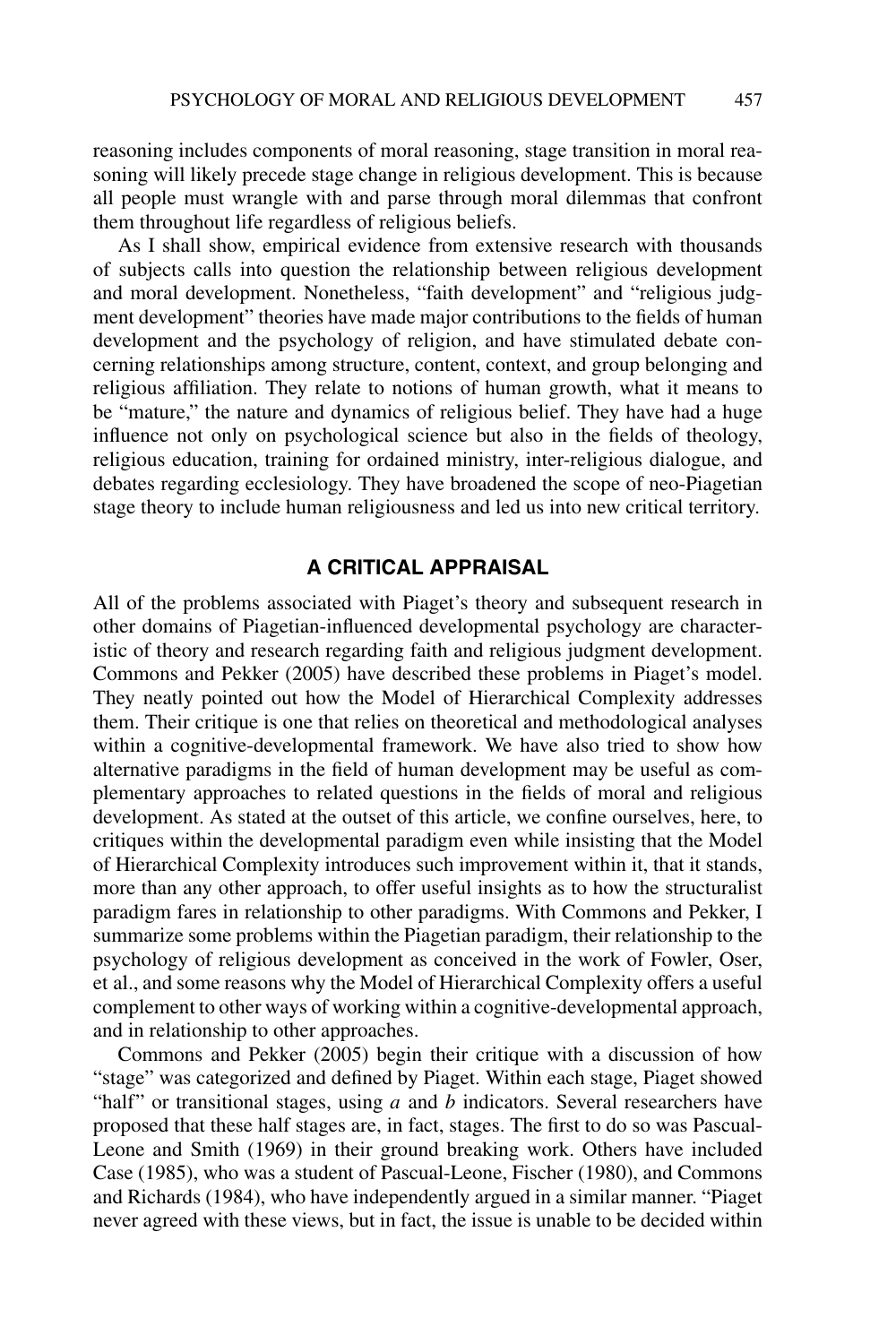those earlier theories . . . " because Piaget's definition of a stage "was based on analyzing behaviors and attempting to impose different structures on them. There is no underlying logical or mathematical definition to help in this process . . . ." (Commons and Pekker, 2005, p. 5). The mathematically based formal theory of the Model of Hierarchical Complexity eliminates this issue. (See also Day, 2002; Day and Tappan, 1996; Day and Youngman, 2003.)

Another problem emerged during others' attempts to verify Piaget's theory empirically and systematically.

The same individual's performances on different tasks were often not found to be at the same stage; that is, performances were only weakly correlated across tasks. Although Piaget had originally postulated that performance would be wellcorrelated across tasks, he at some point had to acknowledge that it was not. He named this phenomenon horizontal décalage, however, his theory has a minimal explanation for it  $\dots$  In a task-based model, horizontal décalage is to be expected since there is no necessary relationship between one task and another. Each task sequence may be completely separate from the next unless they share common actions. (Commons and Pekker, 2005, p. 5)

A third problem concerned the difficulty in replicating the results predicted by Piaget. The performances on tasks by younger children would be inexplicably competent, whereas those by older individuals could be inexplicably incompetent: the theory was unable to account for either the difficulty in replication or the unpredictable results (Commons and Pekker, 2005). I have identified this problem in the models of religious development described in this article in my own research (e.g., Day and Bissot, forthcoming; Day, Commons, Ost, and Bett, forthcoming).

A fourth problem is that in Piaget's logical model of thought, all people from approximately age 16 through adulthood were assumed able to solve all formalstage tasks as defined by that logic (Commons and Pekker, 2005). That was not upheld by research.

Particularly in the area of formal operations, the INRC (identity, negation, reciprocity, and correlativity) group logic that Piaget proposed made predictions that were not confirmed (Ennis, 1978; Wason and Johnson-Laird, 1972). In the case of the Wason and Johnson-Laird research, it was shown that a task that Piaget had stated was formal operational and should be able to solved using the logic of the INRC group, was not in fact solvable using that logic. . . . Yet very few people of any age could solve—for example, the Wason card turning task (Wason and Johnson-Laird, 1972). Again, a task-based model rather than an Inhelder and Piaget logical model of thought might be able to present a clear explanation of the relationship between the different types of tasks that would account for such findings. (Commons and Pekker, 2005, p. 7)

Related to the foregoing, a fifth problem with Piaget's theory was its assumption that formal operations was the most complex stage with which people could operate. An assumption limited by his observations and the forementioned logical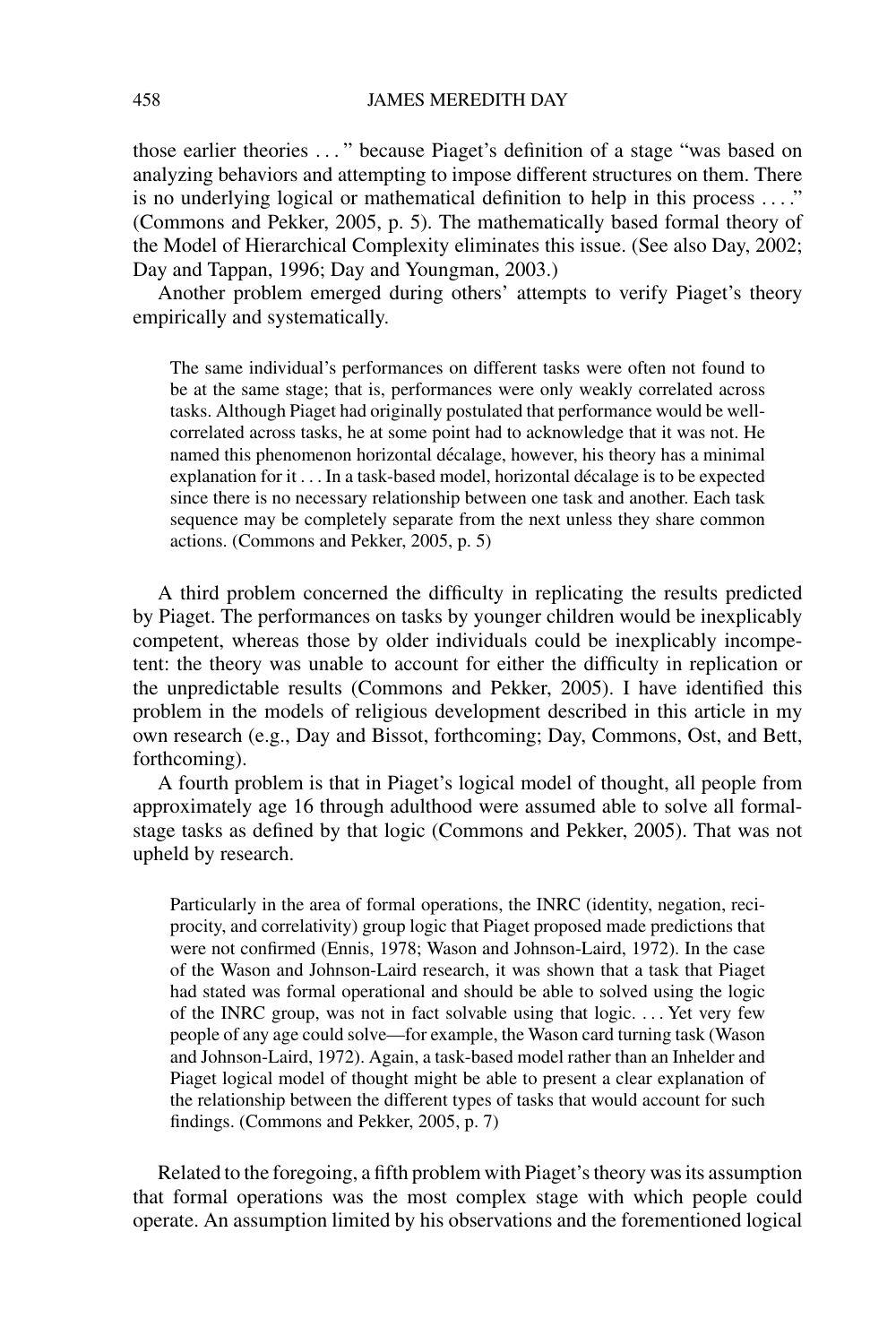model, the theory provided no method to generate or explain generation of such stages. Arlin (1975), Commons and Richards (1978), Commons, Richards, and Kuhn (1982), Fischer (1980), Pascual-Leone (1984), Riegel (1973), and others have all shown one or more stages beyond formal operations (Commons and Pekker, 2005, p. 7). By its stipulation that higher stages are defined in terms of lower ones and that the higher ones organize the lower ones in a non-arbitrary way, the Model of Hierarchical Complexity formalizes how stages are generated, including four postformal stages.

Such a range of empirical difficulties with a single model suggest the need to uncover the questionable foundation that would give rise to such a range.

The problem underlying these and other limitations of Piaget's theory is that the theory was a description of the inferred underlying logic that was to be seen in empirical results, with some post-hoc explanations. It did not, however, have a model that would explain why those discrepant behaviors described earlier were observed. That is, based on the performance of an individual, an underlying mental structure was inferred (Commons and Richards, 1984a, 1984b). There could be endless arguments about what the mechanisms were, since they were inferred. Although different tasks were used, there was no theorizing about the tasks themselves, and no empirical results relating characteristics of the tasks to the performances obtained. It was very hard to apply to tasks other than the ones that he and Inhelder used since there was no model for relating the tasks. In addition, the tasks themselves became reified, so if the ages at which people could do the tasks did not match with what they had found, it was another form of attack on the theory. (Commons and Pekker, 2005, p. 7; see also Day and Tappan, 1996; Day, 2001, 2002; Day and Youngman, 2003)

A sixth problem has to do with the proliferation of stage models in a variety of domains (ego development, role-taking development, identity development, intellectual development) with no clear explication of how the models were related across domains, or with assumptions articulated that have not been substantiated by empirical evidence (e.g., between religious and moral development by Fowler and Oser) (Day 2001, 2002, 2007; also see Commons and Pekker, 2005).

The case of the supposed relationship between stages of faith and stages of moral reasoning, in Fowler's model, and between religious judgment and moral judgment, in Oser et al.'s, is illustrative of this problem. As I have demonstrated, this supposed relationship cannot be empirically verified. Research conducted by Oser and his colleagues (for critical reviews see Day, 2001, 2002, 2006a, 2006b, 2007; Day and Naedts, 1995, 1999; Day and Youngman, 2003; Tamminen and Nurmi, 1995; Wulff, 1997) at first relied on clinical interviews, with transversal samples, conducted by them alone. Recently, these have been complemented by longitudinal studies (e.g., DiLoreto and Oser, 1996), minor refinements in method and larger numbers of subjects (Kamminger and Rollett, 1996), and related empirical instruments (e.g., The Religious Reflection Questionnaire; Day and Naedts, 1995). The latter provide valid, reliable measures of religious judgment, permitting more rigorous testing of relationships between religious judgment and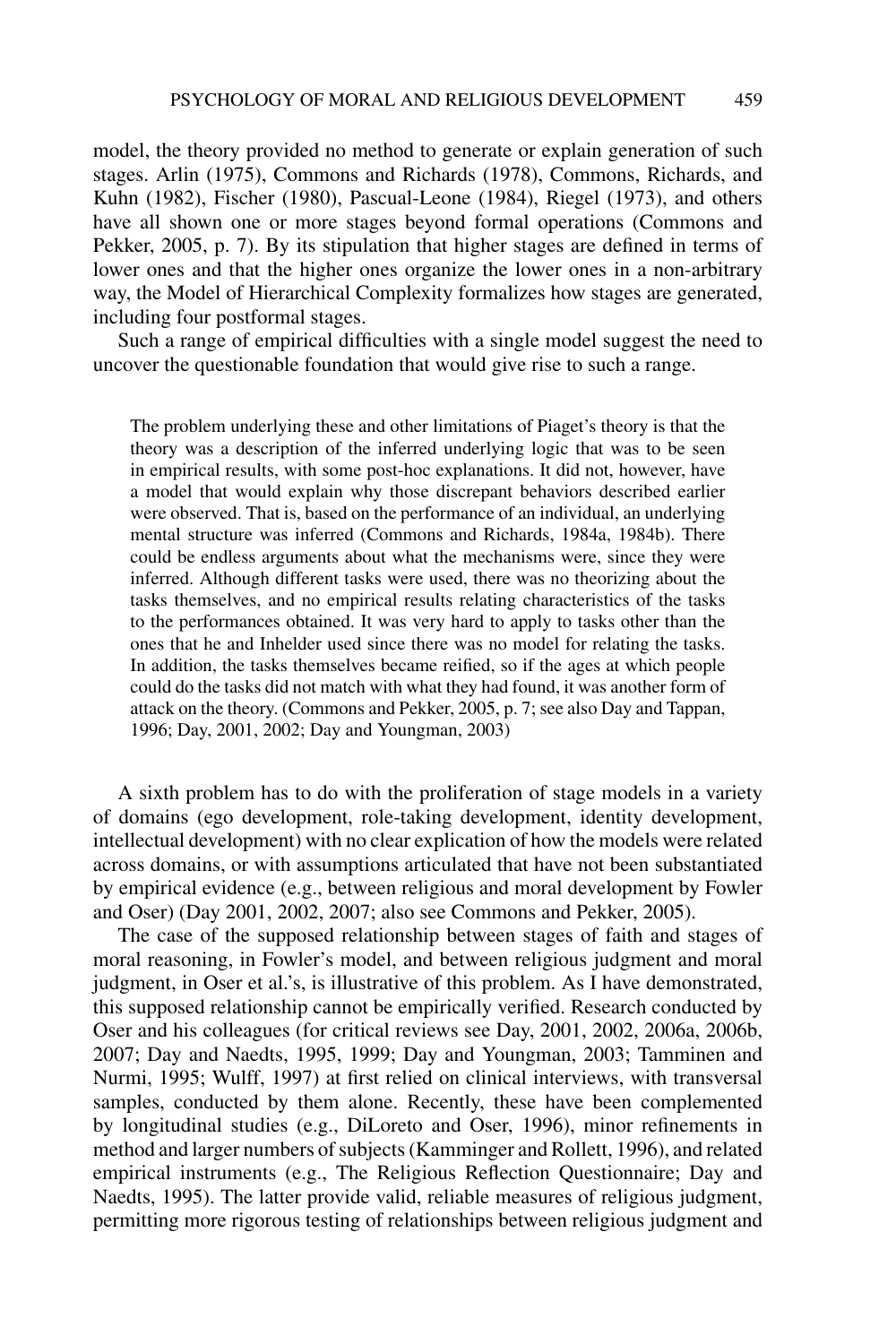moral judgment (Day, 2000, 2001, 2006a, 2006b, forthcoming; Day and Naedts, 1995, 1999; Day and Youngman, 2003; Gibbs et al., forthcoming).

This research has not supported Fowler and Oser with respect to the precedence of moral judgment over religious judgment. This is so, despite larger numbers of subjects, longitudinal testing with Oser's method, and large-scale, cross-cultural reach (more than 2,000 adolescents and adults in Belgium, Costa Rica, England, Germany). These rigorous tests used valid, reliable measures of both religious judgment and moral judgment. The research indicates that indeed, in some cases, moral judgment precedes religious judgment. Further, some subjects have higher moral judgment scores than they do religious judgment or faith development scores. However, opposite patterns are demonstrated by other subjects, that is, more elevated levels of religious judgment or faith development than moral judgment levels.

Although these differences call for investigation, on the whole, the overwhelming evidence suggests the equivalence of moral judgment and religious judgment/faith development. The mean scores across thousands of subjects show a picture of evenness between them. Such results call into question the very notion of religious judgment (at least in Oser's sense of it), as distinct from moral judgment. Perhaps what has been taken as religious judgment is actually moral judgment, only appearing to be religious because their structural features belong in the moral reasoning domain.

What may account for a theory of such major, decades-long influence, and the vast bodies of research it has inspired, to be weighted with substantive problems such as those enumerated here? The answer seems to lie in the use, or non-use, of scientific methods and the discrimination of stimuli and tasks. The theories and methods considered here did not adhere to basic scientific premises.

In order to understand what accounts for a behavior or performance . . . one must have and control an independent variable, hold all other variables constant, and observe the effect on a dependent variable, or a performance. This was even described in detail by Inhelder and Piaget (1958). Even though Descartes introduced the notion (in 1637) that all action is a response to an event (as discussed in Commons and Goodheart, 1999), and Fechner (1860) followed up on that notion, by showing how to relate psychological performance to stimuli. . . . Piaget's stage theory (and other stage theories) did not pay any attention to the stimuli in problem solving situations, and most particularly, did not pay attention to the tasks. Their account, therefore, is at best incomplete. (Commons and Pekker, 2005, p. 8)

I conclude that, allied with Rasch Analysis (see Commons, Goodheart, et al., 2007), the Model of Hierarchical Complexity, as theoretical model, and as method, provides the most adequate responses to vexing questions regarding the veracity of claims in Piagetian and neo-Piagetian models of human development, and provides the best bases for comparing those models with other ones.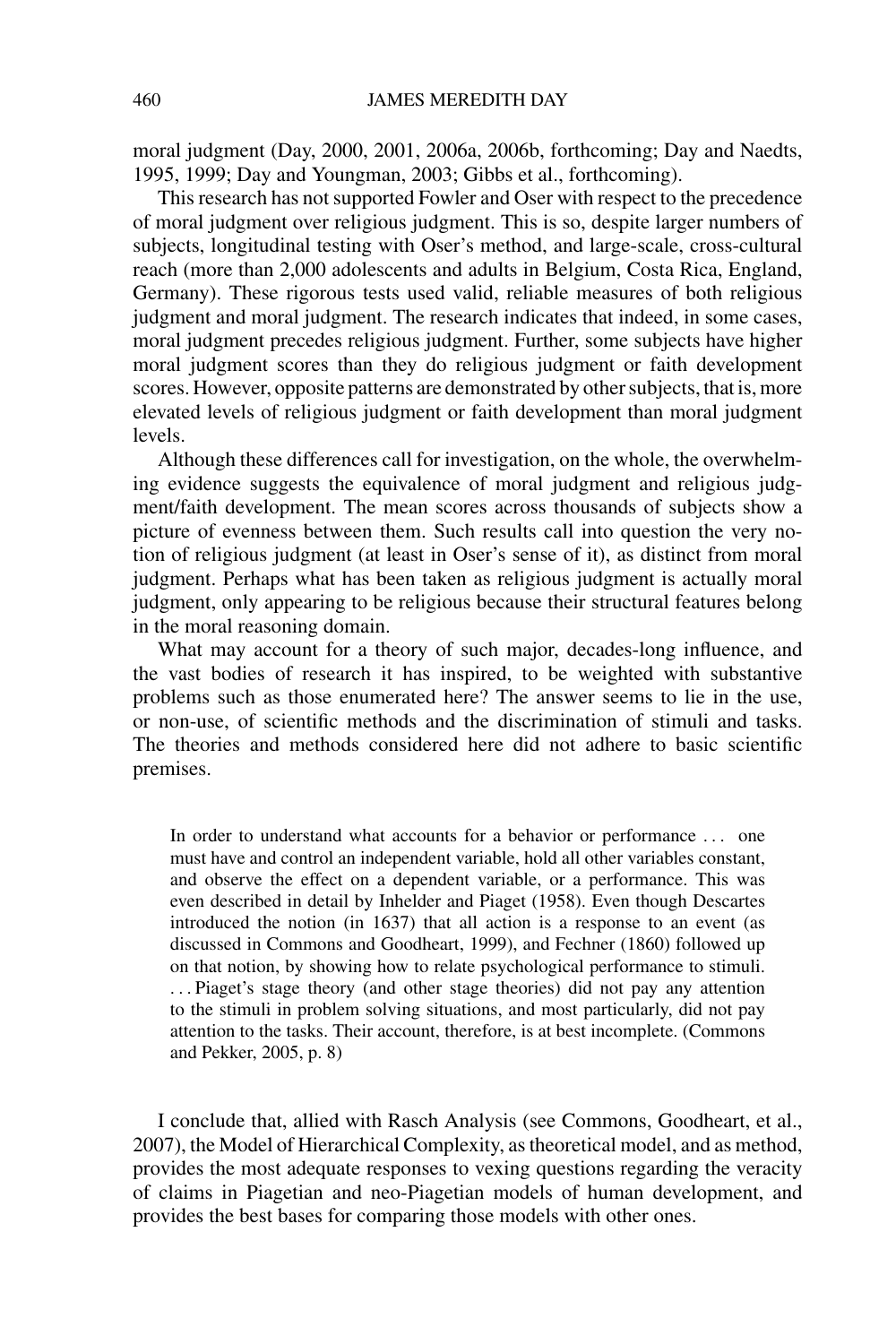# **RELIGIOUS DEVELOPMENT AND THE MODEL OF HIERARCHICAL COMPLEXITY**

In order to study whether something akin to religious judgment (the more precise of the two definitions of religious cognition in developmental theory and research) could be studied using the Model of Hierarchical Complexity, I have launched a collaborative research project involving resources in cognitive science, mathematics, and developmental psychology at Harvard, and the Laboratory for Human Development and Psychology of Religion Research Center at Louvain, aimed at construct validation and testing, instrument development, and inter-domain analysis, with cross-cultural, and religiously diverse (including atheist and agnostic) samples in North America and Europe.

To date, this research has resulted in a questionnaire that introduces religious language to a moral dilemma involving a specific case and reasons for and against the death penalty with varying degrees of complexity, demonstrating that it is indeed possible to construct a measure with religious content related to moral reasoning. This results in a valid, reliable measure of hierarchical complexity that can meaningfully be compared to other measures of hierarchical complexity in the domain of moral reasoning (Commons, Ost et al., 2007). In keeping with the hypothesis that scores would *not* be the same on our measure and other measures using the Model of Hierarchical Complexity to measure *moral*reasoning, we found that the introduction of*religious*language in relationship to a moral dilemma comparable to dilemmas found in other measures produced different stage scores. This demonstrated that religious variables proved distinct, and significant, in varying how people thought about moral problems.

In a second wave of this research aimed at developing a measure that would offer a more precise way of assessing the distinctiveness of religious cognition, we have devised a questionnaire devoted to a more detailed and elaborate use of religious language. In it, we have operationalized a religious cognition construct but made its distinctiveness from moral reasoning more pronounced. We have shown that this construct can be validated in terms of the hierarchy of complexity of tasks (Day, Commons, Ost, and Betts, 2007). In our view, this work demonstrates that although still in nascent form, the psychology of religious development can profit from working with, and within, the Model of Hierarchical Complexity. The fruits of doing so include moving toward a more precise construct of religious cognition, and better understanding the relationship between religious cognition, moral reasoning, and other domains of human development.

# **PROSPECTS FOR FURTHER RESEARCH**

Researchers in cognitive science, developmental psychology, psychology of religion, pastoral psychology, theology, and mathematics have demonstrated an interest in questions pertaining to the fine-tuning, or modification of Piagetian, and Kohlbergian conceptions of stage, structure, and sequence in moral development (which, as we have seen, is intimately related to religious development in the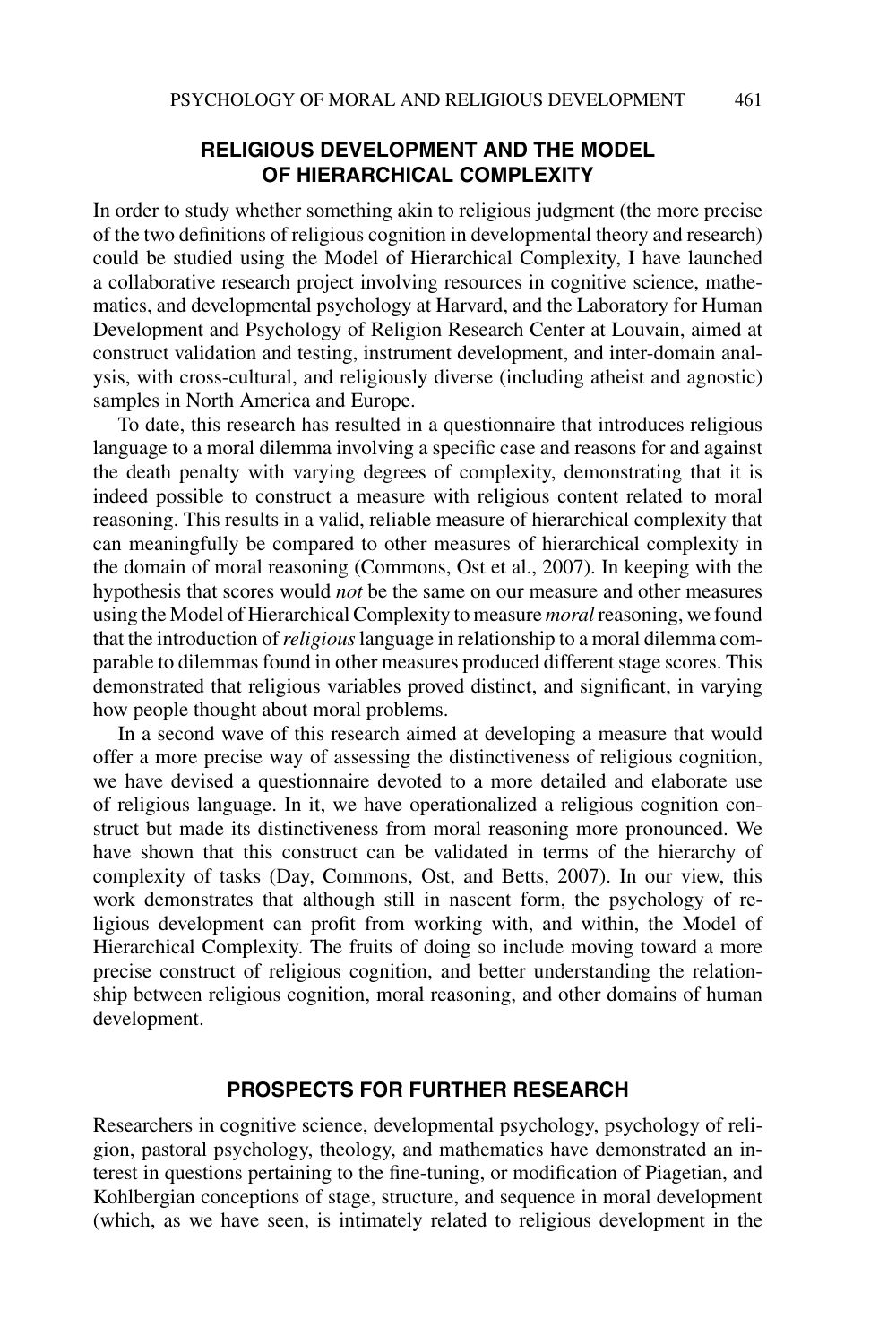reigning models of it) and/or religious development. In some cases, alternative models have been proposed (see Day, 1993; Day and Naedts, 1997; Day and Tappan, 1996; Day and Youngman, 2003; Ganzevoort, 1998, 2006; Gergen, 1994; Kirkpatrick, 1997; Kirkpatrick and Shaver, 1990; Streib, 1991, 1997; Streib, Keller, and Csoff, 2007; Tappan, 1989, 1992; Wertsch, 1991). Elsewhere, the suggestion is made that "development" is not a useful term for describing structural transformation in reasoning about religious issues in adolescence and adulthood (see Duriez and Soenens, 2006; Hutsebaut, 1995, 1996, 1997a, 1997b). Other researchers, most notably Commons and colleagues (e.g., Commons, 2003; Commons and Richards, 1984, Commons, Richards and Kuhn, 1982; Commons, Trudeau, Stein, Richards, and Krause, 1998) have argued that the problem of Piagetian stage formulation is not a stage itself, but the need for more rigorous definitions and criteria for establishing stage hierarchy and understanding stage transition. As this article suggests, we continue to labor within the neo-Piagetian field and to work at the interface of structuralist stage theories and sociocultural models. Commons' Model of Hierarchical Complexity offers, in my view, the most promising post-Piagetian prospects for thinking about development in terms of stage. Initial research shows that instruments related to the measurement of hierarchical complexity can help tease out (a) the relationship between moral judgment and religious reasoning, (b) the question of whether the two are meaningfully distinct constructs, or, instead, variants on a common structure of reasoning, itself, and (c) its relative complexity as applied across domains (see Commons, Ost, et al. 2007; Day 2007).

### **CONCLUSION**

The models of faith development and religious judgment development described in this article have made a considerable contribution to the field of developmental psychology and related domains of inquiry and practice. They are, though, problematic, in terms of (a) internal consistency, (b) relationship to other domains within developmental psychology, and (c) on theoretical and practical grounds, their ability to describe religious features of human development. Assumptions contained in both models about the relationship between religious development and moral development have been supported by research. At the same time, empirical research calls into question on these grounds, and others, the very utility of some features of concepts basic to the models. It is here, as I tried to show, that the Model of Hierarchical Complexity may prove especially useful, both in clarifying what it means to speak of development, and in terms of research methods that may help tease out the relationship of religious elements to other features of human development. Judging from this and other analyses in which the Model of Hierarchical Complexity has been brought to bear, I tender the view that the applicability of the Model of Hierarchical Complexity extends to theoretical and practical questions and debates in any field. This may be particularly so where precise discrimination of the nature of variables and their quantification may add to understandings of the phenomena studied.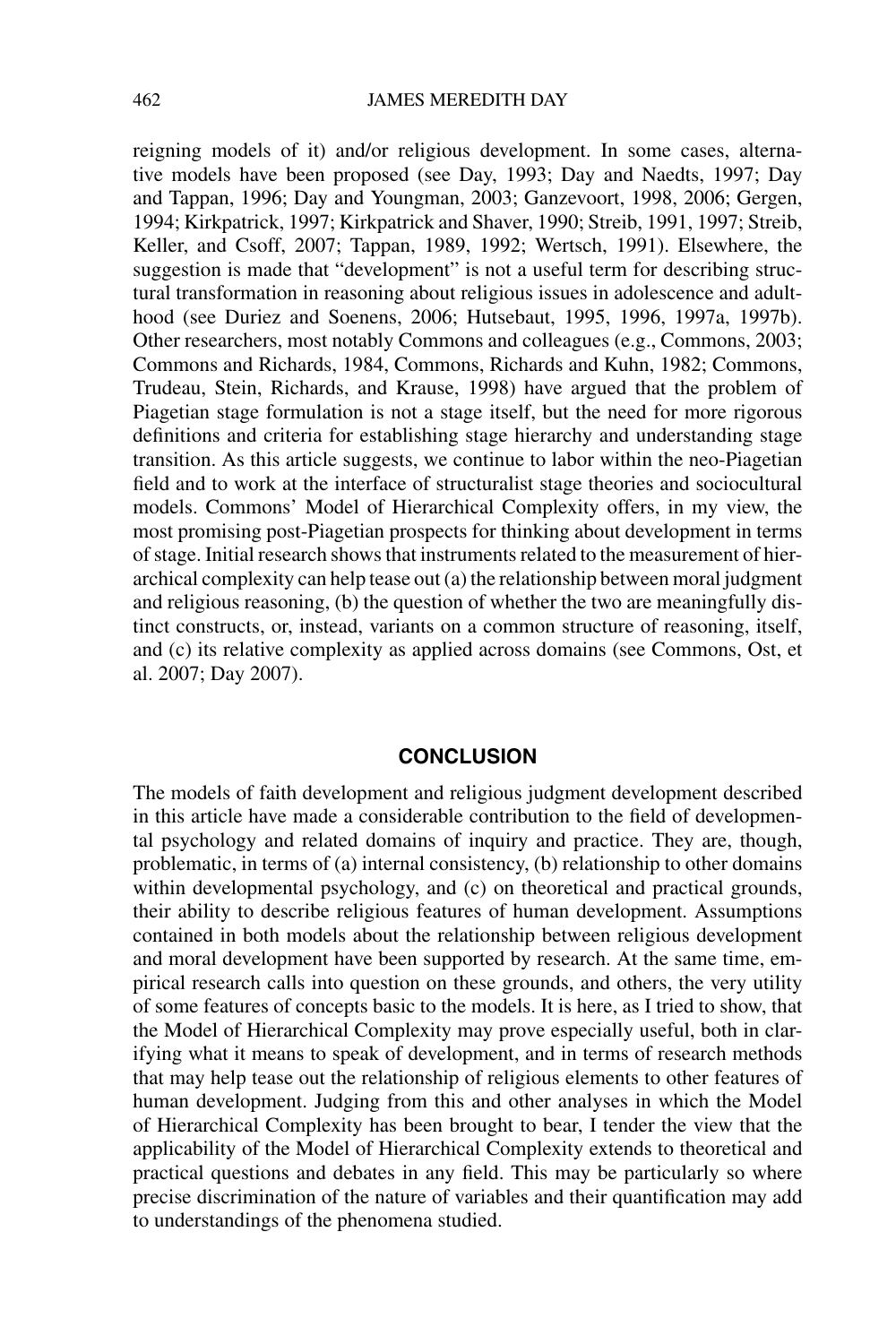### **IMPLICATIONS FOR THE FUTURE**

Work with the Model of Hierarchical Complexity in the domains of moral and religious development, and human development, more broadly, has already made significant contributions to our understanding. These contributions include (a) how cognition develops and toward what ends it might move, (b) what constitutes measurable increments at any given point in the hierarchical order of cognitive complexity in which humans reason, (c) what is, or is not, specific to given domains of cognition, including reasoning about moral and religious issues, and the making of moral decisions, and (d) how and with what goals in mind we might wish, hope, or need to intervene if we regard maximal development as a desired endpoint for individuals, and life in society. This article contributes to our appreciation of how the Model is useful in teasing out (a) moral judgment–religious judgment relationships, (b) relationships among structure, stage, and context, and what contributes to, or inhibits, reasoning at maximal capacity about religious issues, and (c) moral problem-solving involving religious commitment.

Among the most significant findings are those that indicate that relative complexity in reasoning involving religious commitment, authority, and pertinence to moral decision making is not the province, or preserve, of any one religion, or religious tradition within established religions. Instead, it is the province of the kinds of discursive practices and notions of authority that are privileged in religious communities and their teaching about the relative weight of authority accorded to texts, clergy/leaders, traditions of interpretation, and individual conscience and experience. We can already demonstrate, for example, that on the basis of research with thousands of adolescents and young adults, committed Christians do no "better" on tasks requiring relatively greater complexity than do Muslims, or other religious groups. Further, we can demonstrate that within our Christian and Muslim samples, there are distinct differences in preferences for relatively more complex formulations of problem-solving propositions, according to the way authority is construed, with participants expressing a broad range of preferences from lower, to higher, levels of complexity within both groups.

We have, moreover, shown that relatively lower levels of complexity in moral and religious reasoning are associated with tendencies to adopt attitudes and sympathies concerning matters of great consequence; terrorism and terrorist acts, for example. If we deem it important to understand how people develop such sympathies, and we know that their relative preference for, or against, higher levels of complexity is related to the same, it behooves us to better understand and value how we might support those within religious communities, religious education, moral education, and general curricula in schools, community-based interventions and the like, to facilitate relatively higher levels of cognitive complexity.

Moreover, research currently under way shows that people express a preference for the reasoning of others in real-life discussions according to the relatively better, or worse, matching between their cognitive complexity and that of the other speaker in conversation. This includes conversation involving religious belief, and religious applications in moral problem-solving. In a world rife with in-group, outgroup controversy, layered with religious language, and sometimes resulting in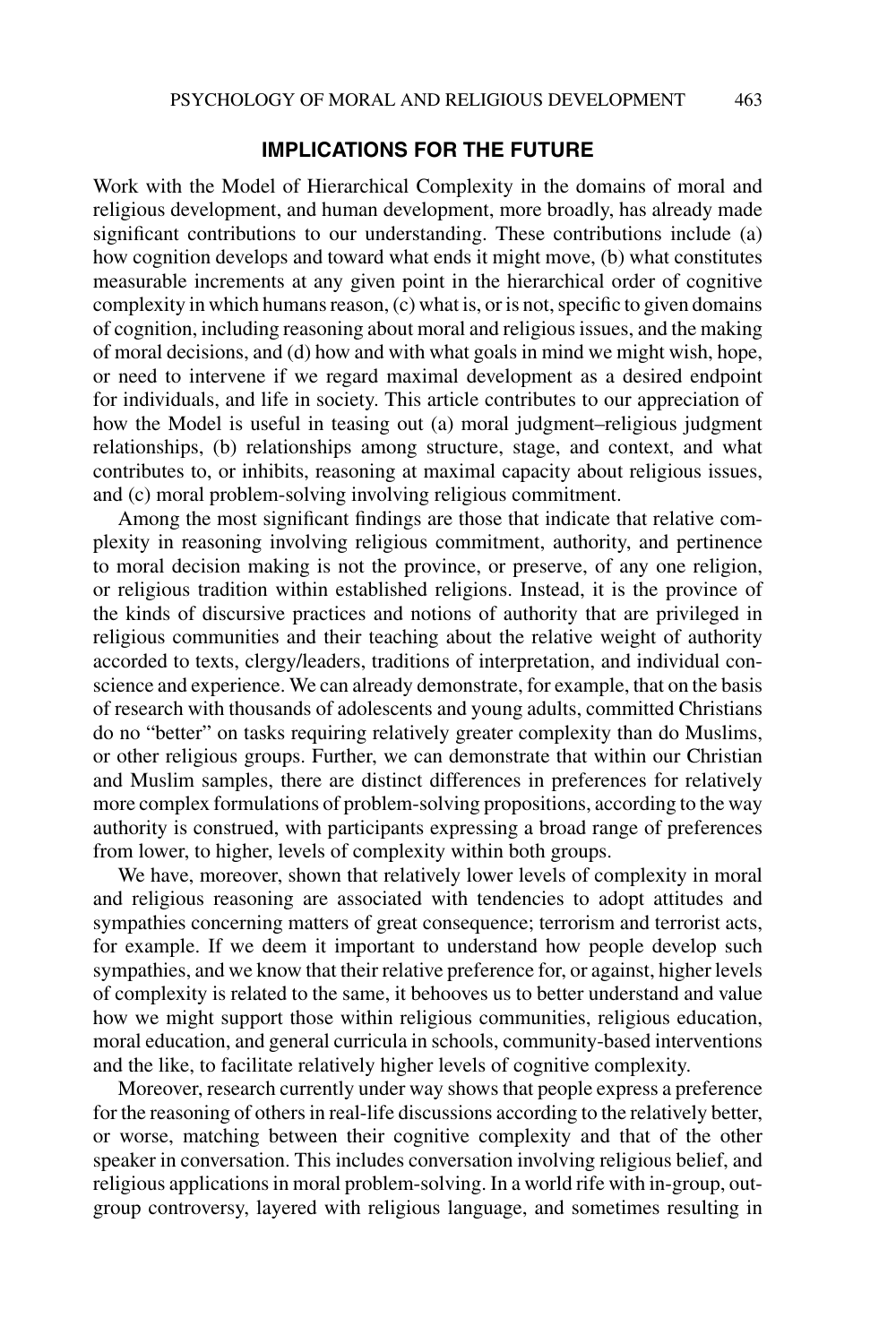individual, group, and mass violence, we should want to understand how cognitive complexity makes possible greater understanding. We should want to apply what we know to foster conversation and understanding, instead of bloodshed and win– lose "solutions" to ongoing problems of human suffering.

With the Model of Hierarchical Complexity and associated methods for analyzing and interpreting data, we have (a) remedies to longstanding problems in developmental psychology, (b) tools for conceptualizing how growth occurs and can be fostered, and (c) evidence for abandoning prejudice, in moral and religious domains, in favor of the privileging of those things that facilitate increasing appreciation for paradox and contrast, in lieu of dichotomous thinking and conflict. Whether we benefit from what we know, and what we know increasingly well, will have enormous consequences for the future of human development; indeed, for the evolution of humanity, and of the world.

### **REFERENCES**

- Arlin, P. K. 1975. Cognitive development in adulthood: A fifth stage? *Developmental Psychology* 11: 602–606.
- Batson, D., Schoenrade, P., and Ventis, L. 1993. *Religion and the individual: A socialpsychological perspective.* New York: Oxford University Press.
- Case, R. 1985. *Intellectual development: Birth to adulthood*. Orlando, FL: Academic Press.
- Commons, M. L. 2003. Four postformal stages. In *The handbook of adult development,* Eds. Demick, J., and Andreoletti, C., 199–220. New York: Plenum.
	- ———, Goodheart, E. A., Pekker, A., Dawson, T. L., Draney, K., and Adams, K. M. 2007. Using Rasch scaled stage scores to validate orders of hierarchical complexity of balance beam task sequences. In *Rasch Measurement: Advanced and specialized applications*, Eds. Smith, E. V. Jr., and Smith, R. M., 121–47. Maple Grove, MN: JAM Press.
- ———, and Pekker, A. 2005. Hierarchical complexity: A formal theory. Unpublished manuscript, available from commons@tiac.net.
	- ———, Ost, C., Lins, M., Day, J., Ross, S., and Crist, J. 2007. Stage of development in understanding Christ's moral sayings. Paper presented at the Society for Research in Adult Development annual symposium, in Boston, MA, March 28–29.
	- ———, and Richards, F. A. 1978. *The structural analytic stage of development: A Piagetian postformal stage*. Presented at Western Psychological Association, San Francisco, (n.d.).
	- ———, and Richards, F. 1984. A general model of stage theory. In *Beyond formal operations, vol.1: Late adolescent and adult cognitive development*, Eds. Commons, M., Richards, F., and Armon, C., 120–140. New York: Praeger.
	- ———, Richards, F., and Kuhn, D. 1982. Systematic and metasystematic reasoning: A case for levels of reasoning beyond Piaget's stage of formal operations. *Child Development* 53: 1058–1068.
	- ———, Trudeau, E., Stein, S., Richards, F., and Krause, S. 1998. The existence of developmental stages as shown by the hierarchical complexity of tasks. *Developmental Review* 8(3): 237–278.
- Day, J. 1993. Speaking of belief: Language, performance, and narrative in the psychology of religion. *International Journal for the Psychology of Religion* 3(4): 213–230.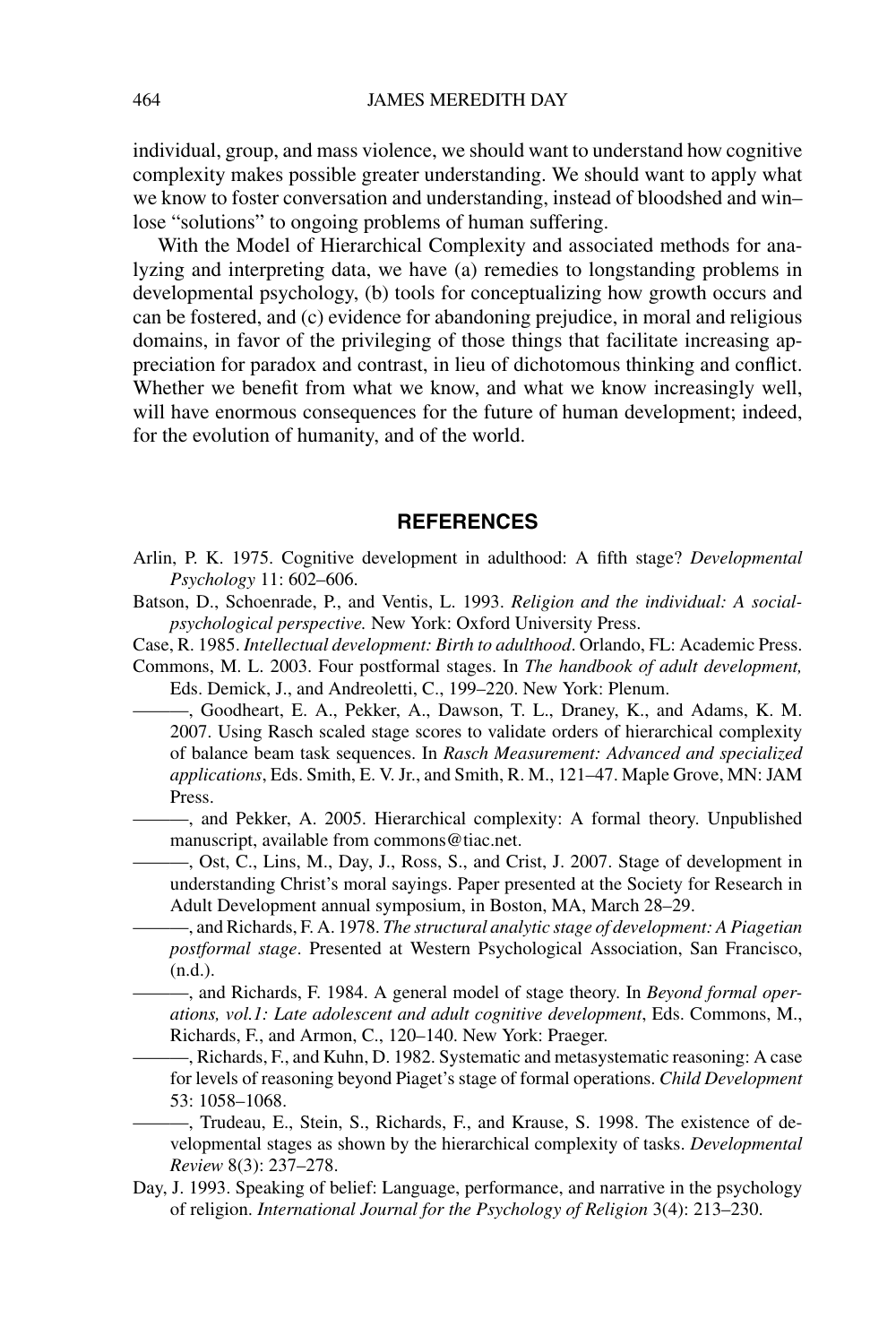- 2000. Le discours religieux en contexte: Deux études auprès d'adolescents et de jeunes adultes in Belgique francophone. In *Religion et developpement humain: ´ Questions psychologiques*, Eds. Saroglou, V., and Hutsebaut, D., 135–154. Paris: L'Harmatton.

———. 2001. From structuralism to eternity? Re-imagining the psychology of religious development after the cognitive-developmental paradigm. *International Journal for the Psychology of Religion* 11: 173–183.

- ———. 2002. Religious development as discursive construction. In *Social construction and theology*, Eds. Hermans, C., Immink, G., de Jong, A., and van der Lans, J., 63–92. Brill: Leiden and Boston.
- $-$ . 2006a. Religious elements in moral decision-making: Empirical studies of Chris*tian and Muslim adolescents and young adults in Belgium and England*. San Francisco: Society for Research in Adult Development.

———. 2006b. Cultural differences in moral and religious reasoning amongst Christian and Muslim youth in Belgium and England. Paper presented at the International Association for Psychology of Religion Triennial Congress, in Leuven, Belgium.

———. 2007. Human development, Jesus, and the Gospels. In *Jesus and psychology: Approaching the Gospels psychologically*, Eds. Watts, F., and Gulliford, E., 116–136. London: Longman, Dartmann, Todd.

- ———. Forthcoming. Conscience: Does religion matter? Empirical studies of religious elements in pro-social behaviour, prejudice, empathy development, and moral decisionmaking. In *The structure and development of conscience*, Eds. Koops, W., and Sander, A*.*, London: Psychology Press.
- ———, Commons, C., Betts, E., and Goodheart, A. 2007. Religious Cognition and the Model of Hierarchical Complexity: New possibilities for the psychology of religious development. International Congress on the Psychology of Spirituality. Prague, Czech Republic. September 1–2.
- ———, and Naedts, M. 1995. Convergence and Conflict in the Development of Moral Judgment and Religious Judgment. *Journal of Education* 177(2): 1–29.
	- ———, and Naedts, M. 1997. A reader's guide for interpreting texts of religious experience: A hermeneutical approach. In J. van Belzen (Ed.), *Hermeneutical approaches in the psychology of religion*. Amsterdam. Rodopi.
	- ———, and Naedts, M. 1999. Religious development. In *Human development across the lifespan: Educational and psychological applications*, Eds. Mosher, R., Youngman, D., and Day, J., 239–264. Westport, CT: Praeger.

———, and Tappan, M. 1996. The narrative approach to moral development: From the epistemic subject to dialogical selves. *Human Development* 39(2): 67–82.

- ———, and Youngman, D. 2003. Discursive practices and their interpretation in the psychology of religious development: From constructivist canons to constructionist alternatives. In *The handbook of adult development*, Eds. Demmick, J., and Andreoletti, C., 509–532. New York: Plenum.
- Degelman, D., Mullen, P., and Mullen, N. 1984. Development of abstract thinking: A comparison of Roman Catholic and Nazarene youth. *Journal of Psychology and Christianity* 3: 44–49.
- DiLoreto, F., and Oser, F. 1996. Entwicklung des religiosen Urteils und religiose Selbstwirksamkeitsuberzeugung—eine Langsschnittstudie. In *Eingebettet ins Menschsein: Beispiel Religion*, Eds. Oser, F., and Reich, H., Lengerich, [n.p.]. Germany: Pabst Science.
- Duriez, B., and Soenens, B. 2006 Religiosity, moral attitudes and moral competence: A critical investigation of the religiosity-morality relation. *International Journal for Behavioural Development* 31(1): 75–82.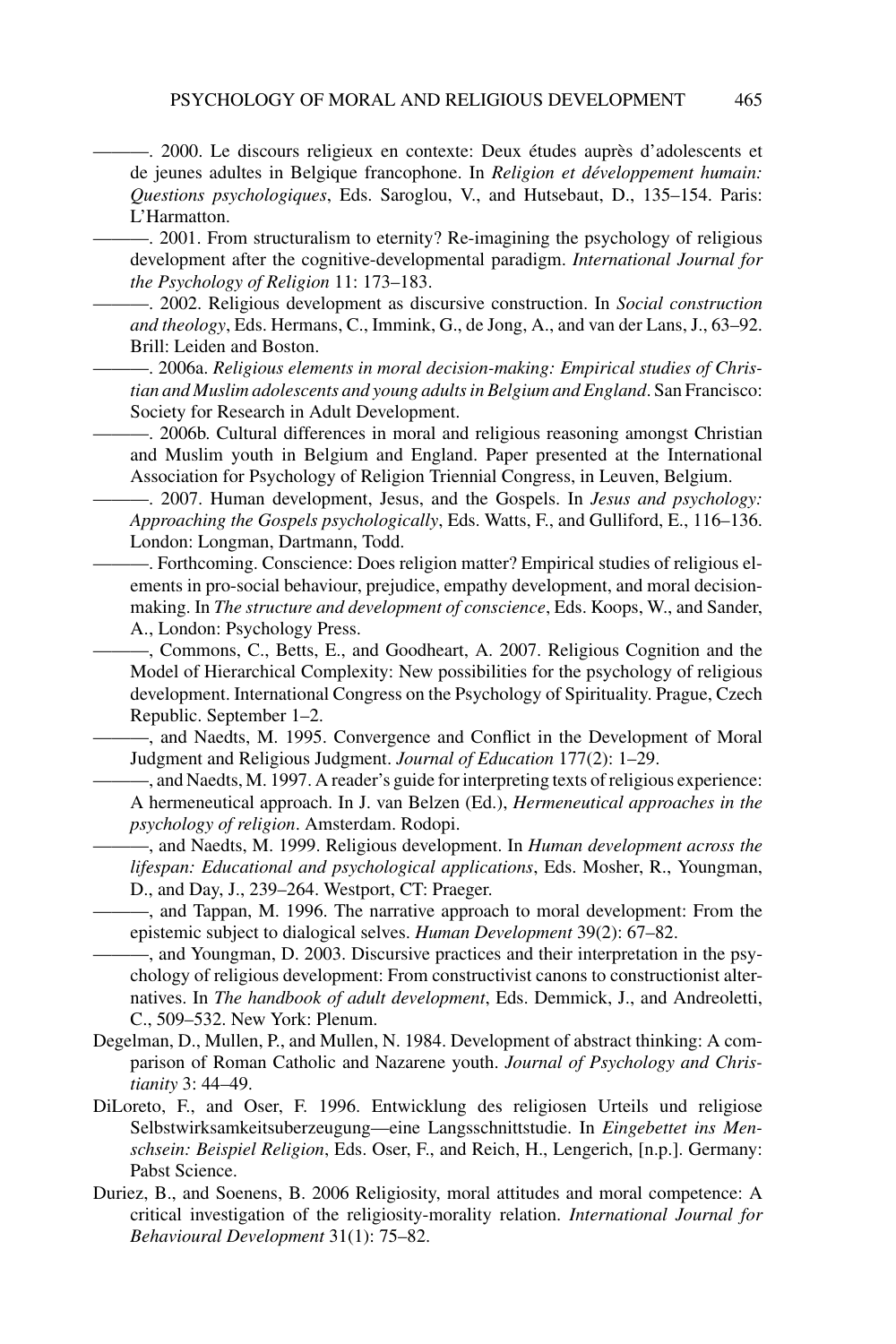- Elkind, D. 1964. Piaget's semi-clinical interview and the study of spontaneous religion. *Journal for the Scientific Study of Religion* 4: 40–46.
- Fischer, K. W. 1980. A theory of cognitive development: The control and construction of hierarchies of skills. *Psychological Review* 87: 477–531.
- Fowler, J. 1981. *Stages of faith.* San Francisco: Harper and Row.
- ———. 1996. *Faithful change.* San Francisco: Harper and Row.
- Ganzevoort, R., Ed. 1998. *De praxis als verhaal: narrativiteit en pratische theologie.* Kampen, The Netherlands: Uitgeverij Kok.
	- ———. 2006. *De hand van God en andere verhalen: Over veelkleurige vroomheid en botsende beelden.* Zoetermeer, The Netherlands: Meinema.
- Gergen, K. 1994. *Realities and relationships: Soundings in social construction.* Cambridge, MA: Harvard University Press.
- Goldman, R. 1964. *Religious thinking from childhood to adolescence.* New York: Seabury Press.
- Hoge, D., and Petrillo, G. 1978. Development of religious thinking in adolescence: A test of Goldmann's theories. *Journal for the Scientific Study of Religion* 17: 139–1354.
- Hutsebaut, D. 1995. *Een zekere onzekerheid: Jongeren en geloof.* Leuven, Belgium: Acco. ———. 1996. Post-critical belief: A new approach to the religious attitude problem. *Journal of Empirical Theology* 9(2): 48–66.
	- ———. 1997a. Identity statuses, ego integration, god representation, and religious cognitive styles. *Journal of Empirical Theology* 10(1): 39–54.
	- ———. 1997b. Structure of religious attitude in function of socialization pattern. Paper presented at the sixth European symposium on psychology and religion, in Barcelona, Spain.
- Kamminger, D., and Rollett, B. 1996. The Vienna religious judgment coding manual. Unpublished manuscript, University of Vienna, Austria.
- Kirkpatrick, L. 1997. A longitudinal study of changes in religious belief and behaviour as a function of individual differences in attachment style. *Journal for the Scientific Study of Religion* 36: 207–217.
	- ———, and Shaver, P. 1990. Attachment theory and religion: Childhood attachments, religious beliefs, and conversion. *Journal for the Scientific Study of Religion* 29:315– 334.
- Oser, F., and Gmunder, P. 1991. *Religious judgment: A developmental approach.* Birmingham: Religious Education Press.
	- ———, and Reich, H., Eds. 1996. *Eingebettet ins Menschein: Beispiel Religion: Aktuelle psychologische studien zur entwicklung von religiositat.* Lengerich, Germany: Pabst Scientific.

———, Scarlett, W., and Buchner, A. 2006. Religious and spiritual development throughout the life span. In *Handbook of child psychology, theoretical models of human development,* vol. 1, Eds. Damon, W., and Lerner, R., 42–998. New York: Wiley.

- Pascual-Leone, J. 1984. Attention, dialectic, and mental effort: Towards an organismic theory of life stages. In M. L. Commons, F. A. Richards, and C. Armon (Eds.), *Beyond formal operations: Late adolescent and adult cognitive development* (pp. 182–215). New York: Praeger.
	- ———, J., and Smith, J. 1969. The encoding and decoding of symbols by children. *Journal of Experimental Child Psychology* 8: 328–355.
- Peatling, J., and Labbs, C. 1975. Cognitive development in pupils in grades four through twelve: The incidence of concrete and abstract and religious thinking. *Character Potential: A Record of Research* 7: 107–115.